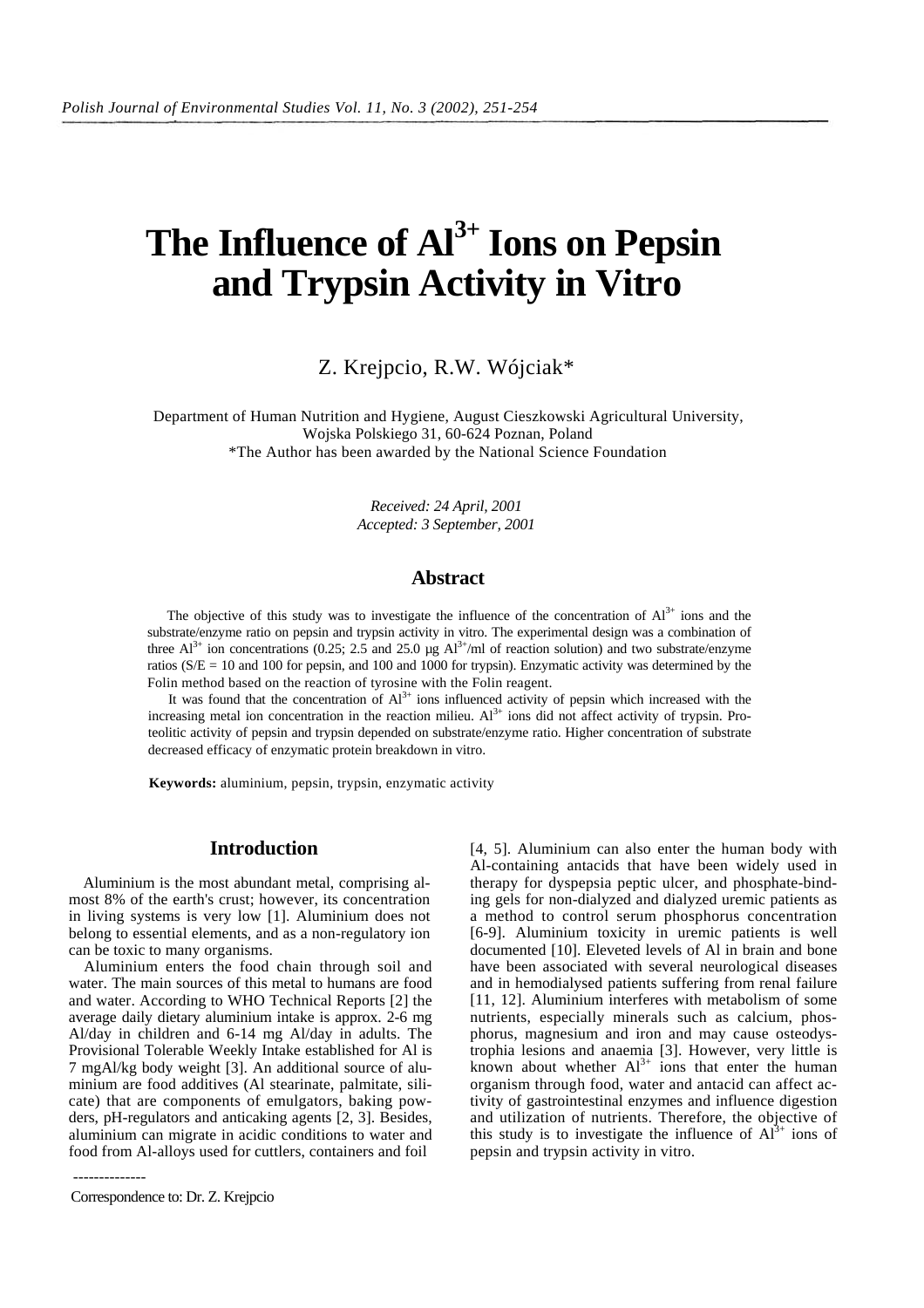# **Materials and Methods**

The influence of the concentration of  $Al^{3+}$  ions and substrate to enzyme ratio on enzymatic activity of pepsin and trypsin was studied in a 2 x 3 factorial design. Factor A was a substrate/enzyme ratio (10 and 100 for pepsin, and 100 and 1000 for trypsin) while factor B was the  $Al<sup>3+</sup>$ ions concentration (0.25; 2.50 and 25.0  $\mu$ g Al<sup>3+</sup>/ml of reaction solution). The combination of these factors as well as the reference samples made 16 experiments altogether. The reference samples consisted of respective amounts of reagents apart from the  $Al^{3+}$  ions added which were replaced by Na<sup>+</sup> ions (as nitrate). Preliminary tests showed the enzymatic activity was time-dependent and the highest activity of the studied enzymes was recorded 5 min. after the start of reaction. Therefore, the duration of enzymatic reaction of each experiment was 5 min.

The studied materials were:

- Enzymes: *Pepsin* (porcine gastric mucosa, Merck) and *Trypsin* (from hog pancreas, Flucka),

- Substrates: *Albumin* (from hen egg, GR, POCH) and *Casein* (light white, GR, BDH Chemicals Ltd. Poole England).

- Aluminium nitrate aqueous stock solution (1 mg Al/ml, ICP standard solution, Merck).

- Sodium nitrate aqueous stock solution (lmg Na/ml, ICP standard solution, Merck).

Activity of enzymes was determined using the colorimetric method based on the reaction of the casein or albumin degradation product complexed with the Folin-Ciocalteu phenol reagent (Merck) [14]. The reagent corresponds in its composition to molybdate-tung-

stenate reagent and to phenol reagent stock solution for the determination of pepsin activity. The reaction solutions were composed of the following reagents added to the test tubes in the following sequence: 1 ml of substrate (1% of casein solution in a phosphate buffer pH 7.4 or 1% albumin in redistilled water), 1 ml of redistilled water, and 1 ml of  $Al^{3+}$ ions solution (containing: 1.0; 10.0 and 100  $\mu$ g Al<sup>3+</sup> ions/ml), and 1 ml of enzyme (pepsin solution in In HC1 or trypsin solution in 0.001 n HC1). The mixtures were incubated at 40°C for 5 min, then the reaction was discontinued through the addition of 2 ml of 5% (w/v) trichloroacetic acid (TCA). Subsequently the solutions were centrifuged to separate precipitate from supernatant. Then 1 ml of the supernatant was incubated with 5 ml of 0.2 mole  $\text{Na}_2\text{CO}_3/1$  of aqueous solution, and 1 ml of the Folin-Ciocalteu phenol reagent (diluted with redistilled water in the proportion 1:5.  $v/v$ ) at 40 $^{\circ}$ C for 20 min. Successively the absorbance was measured at  $X = 625$  nm with the use of spectrometer Specol 20 (Zeiss).

The activity of enzymes was expressed in Proteolitic Activity Units (PAU) and calculated from the equation proposed by Namoto and Narahashi [15]:

$$
PAU/ml = A x V / A1 x t = 4.938 x 10-4 x A
$$

where:

A - absorbance of a sample  $A_1$  - absorbance of 1 mEq of tyrosine (1620) V - sample volume (4 ml)

t - reaction time (5 min)

| Exp.<br>Nr     | Enzyme  | Substrate/Enzyme<br>ratio<br>(mg/mg) | $Al3+$ ions conc.<br>$(\mu g/ml)$ | PAU<br>$(\times 10^{-6}$ /ml)<br>$mean \pm sd$ | $%$ of inhibition (-)<br>or<br>$activation (+)$ | Difference<br>vs. Control<br>p |
|----------------|---------|--------------------------------------|-----------------------------------|------------------------------------------------|-------------------------------------------------|--------------------------------|
| $\mathbf{1}$   |         |                                      | $\bf{0}$                          | $82.2 \pm 12.4$                                |                                                 | ÷                              |
| $\overline{2}$ | Pepsin  | $10\,$                               | 0.25                              | $95.4 \pm 4.0$                                 | $16.0 (+)$                                      | < 0.05                         |
| 3              |         |                                      | 2.50                              | $120.6 \pm 9.8$                                | $46.7 (+)$                                      | < 0.05                         |
| $\overline{4}$ |         |                                      | 25.00                             | $180.9 \pm 8.8$                                | $120.1 (+)$                                     | < 0.05                         |
| 5              |         | 100                                  | $\mathbf{0}$                      | $16.7 \pm 5.2$                                 |                                                 |                                |
| 6              |         |                                      | 0.25                              | $24.4 \pm 4.2$                                 | $46.2 (+)$                                      | <b>NS</b>                      |
| 7              |         |                                      | 2.50                              | $34.4 \pm 4.0$                                 | $106.5 (+)$                                     | < 0.05                         |
| 8              |         |                                      | 25.00                             | $48.6 \pm 10.5$                                | $191.0 (+)$                                     | < 0.05                         |
| 9              |         | 100                                  | $\mathbf{0}$                      | $33.2 \pm 12.9$                                |                                                 | $\overline{\phantom{a}}$       |
| 10             | Trypsin |                                      | 0.25                              | $28.5 \pm 5.9$                                 | $14.2(-)$                                       | <b>NS</b>                      |
| 11             |         |                                      | 2.50                              | $26.9 \pm 6.1$                                 | $19.0(-)$                                       | <b>NS</b>                      |
| 12             |         |                                      | 25.00                             | $26.8 \pm 10.4$                                | $19.3(-)$                                       | <b>NS</b>                      |
| 13             |         | 1000                                 | $\bf{0}$                          | $20.6 \pm 8.3$                                 |                                                 | $\overline{\phantom{a}}$       |
| 14             |         |                                      | 0.25                              | $14.0 \pm 3.1$                                 | $32.1(-)$                                       | < 0.05                         |
| 15             |         |                                      | 2.50                              | $15.9 \pm 2.4$                                 | $22.9(-)$                                       | <b>NS</b>                      |
| 16             |         |                                      | 25.00                             | $17.3 \pm 2.3$                                 | 16.1 $(-)$                                      | <b>NS</b>                      |

Table 1. Activity of enzymes vs. concentration of Al<sup>+</sup> ions and substrate.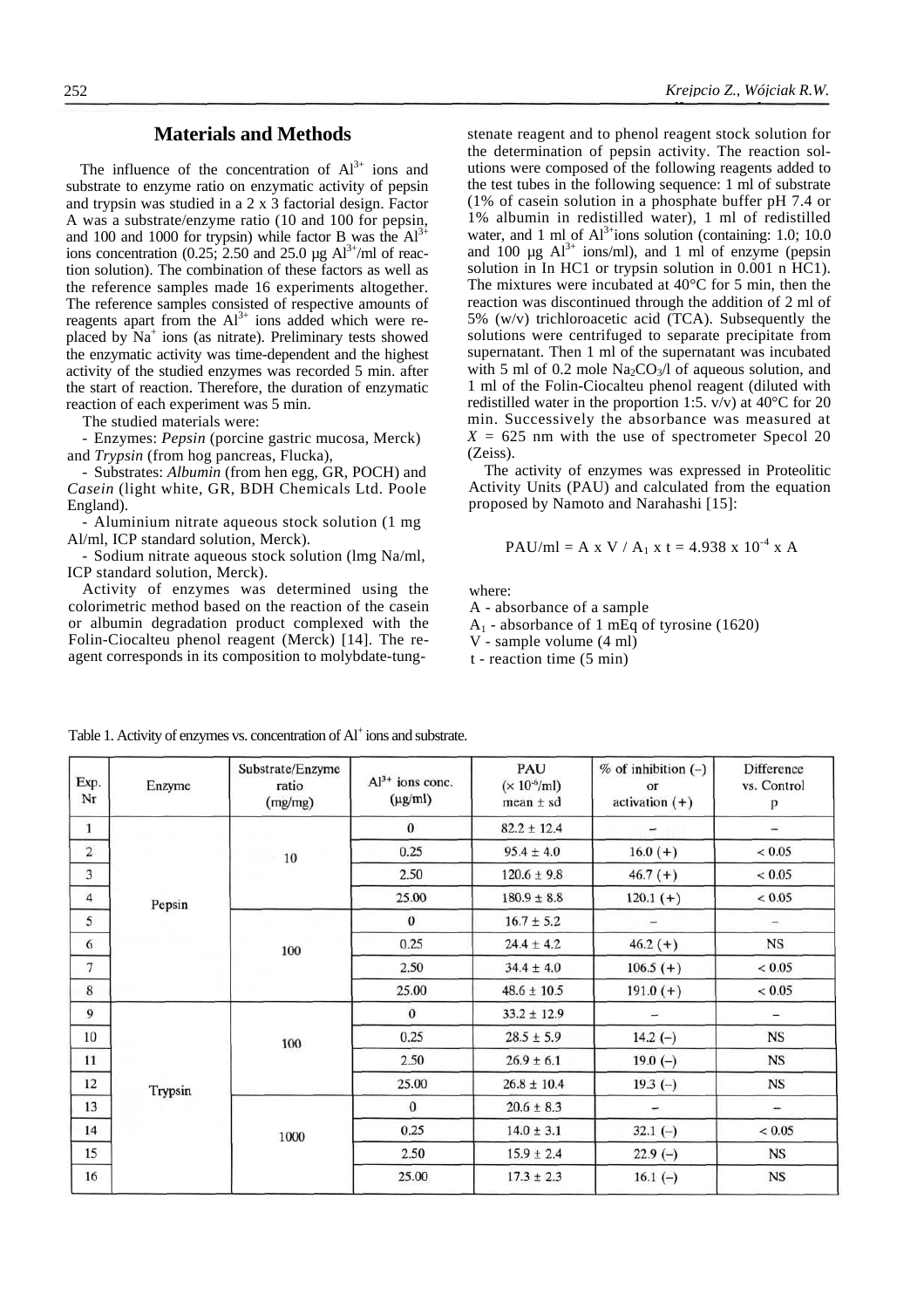Each experiment was performed in 11 replications to obtain reliable data and avoid errors. The results were expressed as means and standard deviation and verified statistically with the use of ANOVA and the Tukey tests at the significance level preset at  $p < 0.05$ , with the help of the Statgraphics 7.0 computer program.

#### **Results and Discussion**

Table 1 shows the mean and sd values for the activity of enzymes vs. concentration of Al ions and substrate while Table 2 presents the effect of substrate concentrationon pepsin and trypsin activities irrespective of Al ion concentrations. Both the concentration of  $Al^{3+}$  ions and the substrate-to-enzyme ratio affected activity of pepsin in the established experimental conditions in vitro. The addition of  $Al^{3+}$  ions to the reaction milieu significantly activated pepsin. The degree of this activation depended on  $Al^{3+}$  ion concentrations and substrate vs. enzyme ratio, and increased with increasing metal ion concentration and higher reagents ratio. The highest activation of pepsin (by 191.0%) was observed in experiment 8. ( $S/E = 100$ ,  $25.0 \mu g Al^{3+} /ml$  of reaction mixture) in comparison with the control. Whereas in the lower substrate/enzyme ratio S/E=10, this elevation was markedly lower (experiment 4). As shown in Table 2 the activity of pepsin was significantly lower in experiments with the higher ( $S/E = 100$ ) vs. lower substrate/enzyme ratio, irrespective of Al ion concentrations.

In contrast with pepsin, activity of trypsin was not affected by the concentration of  $Al^{3+}$ ions in the reaction milieu. However, there was one exception from this rule, when the addition of 0.25  $\mu$ g Al<sup>3+</sup> /ml of reaction solution to the higher substrate/enzyme ratio (1000) in experiment 14 distinctly decreased trypsin activity (by 32.1%) vs. the control. Moreover, slightly lower values were found for all experiments in the presence of  $Al^{3+}$  ions. On the other hand, activity of trypsin, like in the case of pepsin, depended on the substrate/enzyme ratio and was markedly lower in the higher  $(S/E = 1000)$  vs. lower proportion of these reagents (Table 2).

Table 2. Effect of substrate concentration (irrespective of the  $Al<sup>3+</sup>$  ions concentration) on pepsin and trypsin activities in vitro.

| Enzyme  | Substrate/<br>Enzyme ratio<br>(mg/mg) | PAU<br>$(x10^{-6}/m)$<br>$mean \pm sd$ | Difference<br>between means |  |
|---------|---------------------------------------|----------------------------------------|-----------------------------|--|
| Pepsin  | 10<br>100                             | $119.8 \pm 43.8$<br>$31.1 \pm 13.6$    | ${}< 0.05$                  |  |
| Trypsin | 100<br>1000                           | $28.9 \pm 3.0$<br>$17.0 \pm 2.8$       | ${}< 0.05$                  |  |

In the available literature information about the influence of toxic metal ions on the activity of extracellular enzymes is scant. Most data have been obtained for intracellular enzymes affected by lead, cadmium and mercury. For example, Sastry and Gupta [16-19] studied the effect of lead acetate on activity of alkaline and acidic phosphatase, maltase, lactase and aminotripeptidase and pepsin and trypsin in fish (Heteropneustes Fossilis). The Authors found that lead ions inhibited alkaline phosphatase and gluco-6-phosphatase in liver and intestine, while acidic phosphatase increased in these organs. Moreover, activity of pepsin slightly increased whereas trypsin significantly decreased.

It is known that Al interacts with  $Ca^{2+}$  and  $Mg^{2+}$  - dependent enzymes. Binding of  $Al^{3+}$ ion with ATP is stronger than with  $Mg^{2+}$ , which is a natural activator of ATP-ase; therefore  $Al^{3+}$  ion is a strong inhibitor of all ATP-ases [20]. It has been documented that  $Al^{3+}$  inhibits activity of hexokinase [21], adenylate cyclase [22], calmodulin [23], NAD-kinase [24], plus other Mg-dependent enzymes, like alkaline phosphatase [24, 25], acetylcholinesterase [26], and forroxidase [27].

The results of this study showed that  $Al^{3+}$  ions activated pepsin but not trypsin. The mechanism of its action is not known.  $Al^{3+}$ ions may influence binding of substrate with enzyme by various mechanisms. For example, binding of metal ions with enzyme or substrate, or both can lead to formation of active complexes easily degraded to final products. Probably  $Al^{3+}$  ions that occur mostly in a ionic form in the acidic milieu affect electric charge of the molecules of reagents, which can increase the "contact phase" between substrate and enzyme. As a result, the efficacy of proteolitic activity is increased in the presence of  $Al^{3+}$  ions. Likewise, Pb<sup>2+</sup> and Cd<sup>2+</sup> [14],  $Al^{3+}$ did not influence activity of trypsin in comparison with the control. This may by explained by the fact that the optimum activity of trypsin is shifted towards a week acidic or neutral milieu ( $pH = 6-7$ ). In such conditions Al occurs mostly in the form of insoluble polyhydroxy complexes with no electric charge. They precipitate and the concentration of free  $Al^{3+}$ ions is very low, thus the possibility of formation metal-enzyme-substrate active complexes is substantially reduced, which may explain no effect of  $Al^{3+}$  ions on trypsin activity.

Another phenomenon found in this study was the inverse correlation between substrate /enzyme ratio and activity of pepsin and trypsin. The mechanism of this interaction also is not fully known. Presumably the observed decrease of activity of enzymes may be caused by different reaction pathways in the case of high concentration of substrate in the reaction milieu. It is possible that high concentrations of substrates lead to the formation of different enzyme-substrate complexes (e.g. Substrate-Enzyme-Substrate), thus enzymatic reaction goes through additional intermediate stages that slow down the efficacy of protein breakdown. Moreover, unfavourable physicochemical properties, like increased density and viscosity of the reaction milieu, can inhibit diffusion of reagents towards/or products from the reaction phase.

#### **Conclusions**

1. The concentration of  $Al^{3+}$  ions influenced activity of pepsin that increased with the increasing metal ion con centration in the reaction milieu in vitro.

2.  $Al^{3+}$  ions did not affect activity of trypsin in vitro.